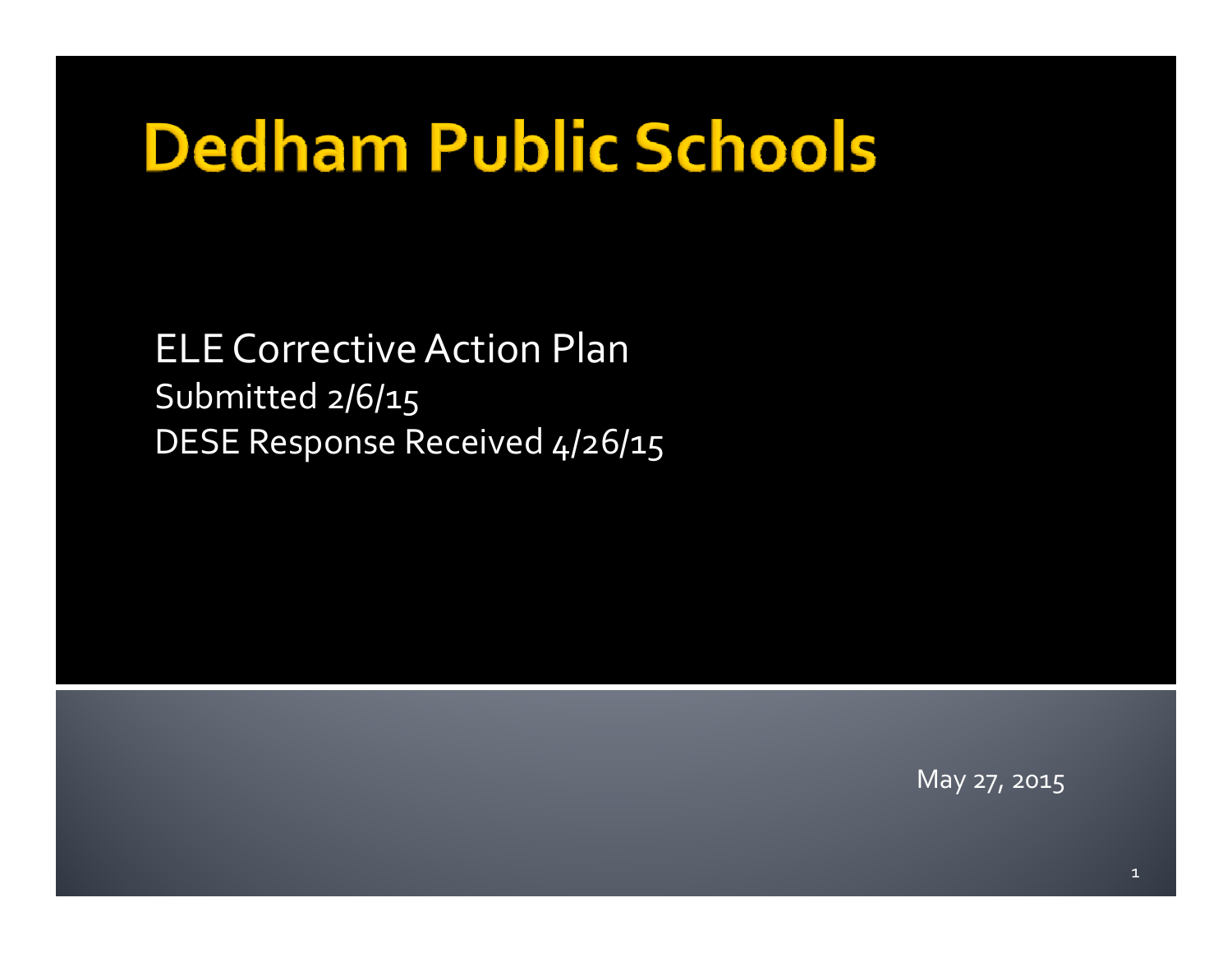Dedham Public Schools – Coordinated Program Review (CPR) 2014

Completed (see November 19, 2014 School Committee Minutes):

- •Civil Rights
- Special Education

English Learner Education – Final Report received January 2015

#### **Coordinated Program Review Elements**

**Team:**

A team of three DESE staff members conduced <sup>a</sup> Coordinated Program Review over four school days during May 2014. **Timing:**

Each school district and charter school in the Commonwealth receives <sup>a</sup> Coordinated Program Review every six years. (Dedham's last review was 2008 and the next will be 2020.)

#### **Criteria:**

The Program Review criteria for each program encompass the requirements that have been selected for review. The requirements selected for review in all of the regulated programs are those that are most closely aligned with the goals of the Massachusetts Education Reform Act of 1993 to promote student achievement and high standards for all students.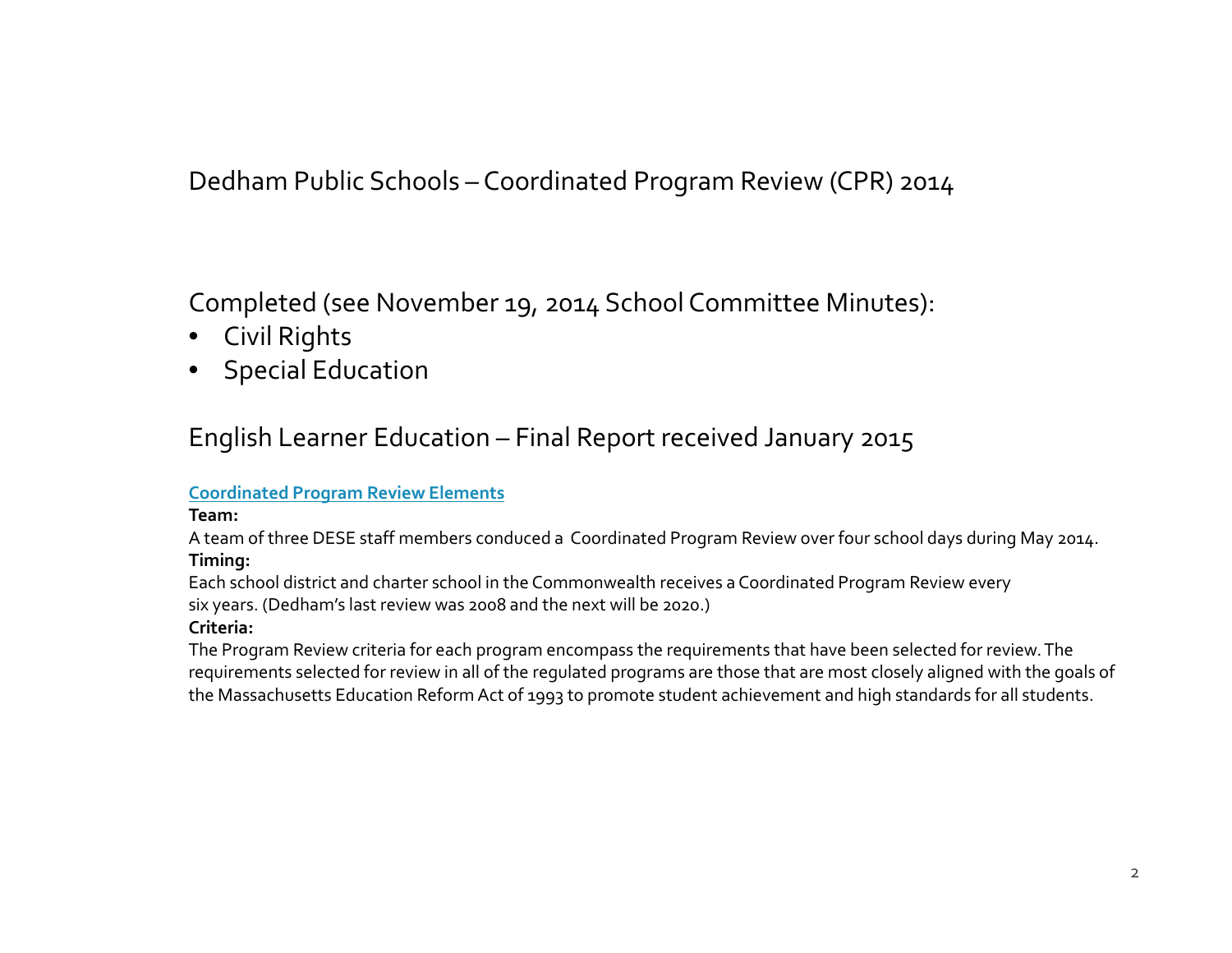## CPR Methods for English Learner Education (ELE) Evaluation:

- Review of documentation about the operation of district's programs.
- Interviews of administrative, instructional, and suppor<sup>t</sup> staff across grade levels.
- Interviews of parents of English language learners.
- •Review of student records for English learner education.
- The Department selected 15 student records for the onsite team to determine whether procedural and programmatic requirements have been implemented.
- Parents of English language learners were sent <sup>a</sup> survey that solicited information regarding the district's implementation of the English learner education program and related procedural requirements in their home language.
- $\bullet$  Observation of classrooms and other facilities. The onsite team visited classrooms and other school facilities used in the delivery of programs and services to determine general levels of compliance with program requirements. They visited DHS, DMS, Riverdale and Greenlodge.

#### Report:

At the beginning of January 2015, the DESE Onsite Chairperson sent the Superintendent <sup>a</sup> Final Report containing specific comments from their review of our English Learner Education Program.

## Findings:

The onsite team rated all but three (of 24) criteria as "implemented". The remaining three, ELE 5, ELE 10 and ELE 18 were designated as "Partially Implemented".

#### Response:

Where criteria were found "Partially Implemented" the district proposed corrective action to bring those areas into compliance with the relevant statutes and regulations. Dedham's corrective action plan (CAP) was submitted Electronically on February 6, 2014, and was then subject to the Department's review and approval.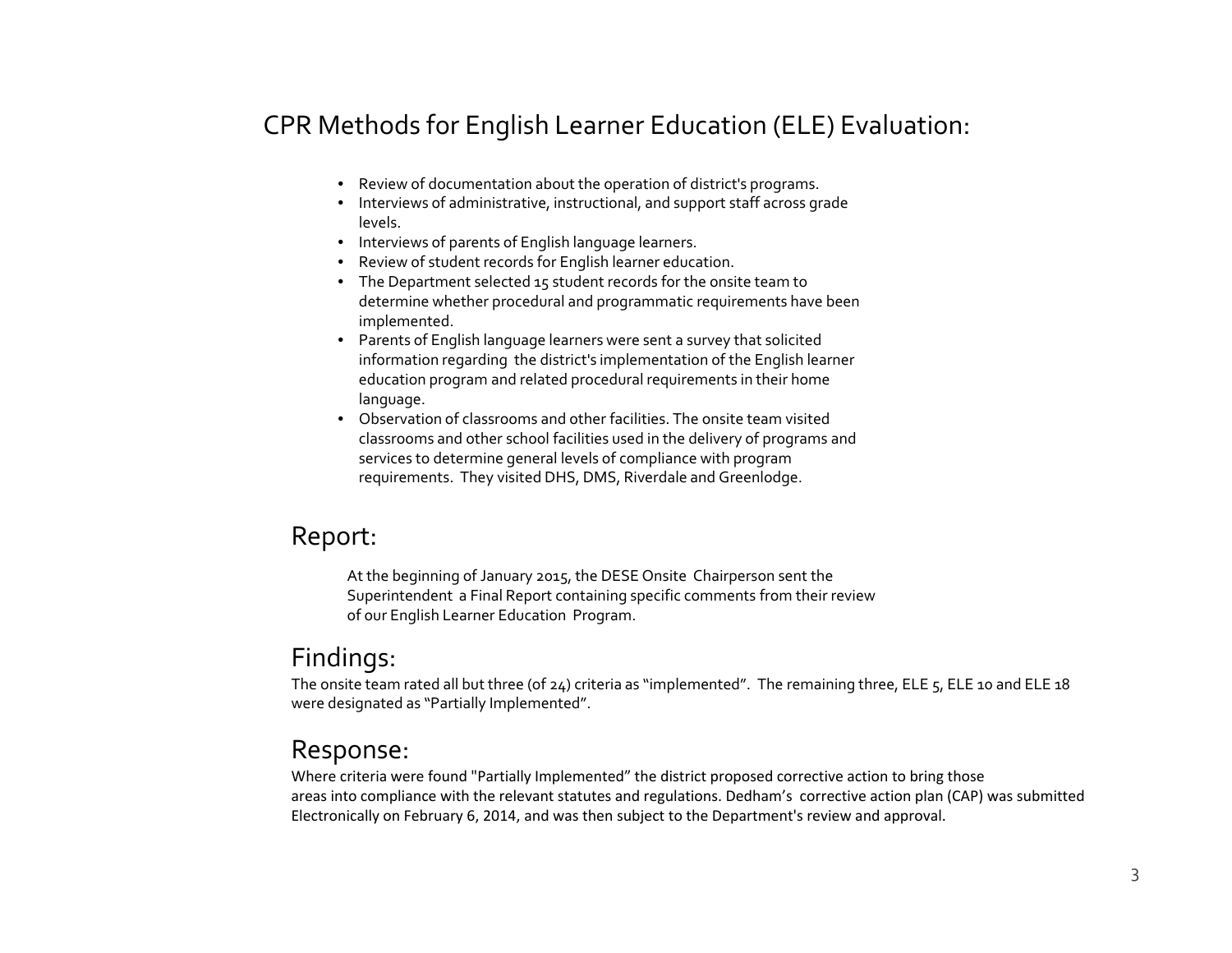# **DESE Corrective Action Plan (CAP) Finding Report receivedApril 26,2015**

2008 6 Criteria were cited for correction

2014 3 Criteria cited for correction, ELE 5, ELE <sup>10</sup> and ELE 18

## **ELE Criterion 5 – Program Placement**

"amount of ESL instruction indicated for students with limited English proficiency *inconsistent with the hours of English as <sup>a</sup> Second Language (ESL) instruction outlined in the 'Transitional Guidance on Identification, Assessment, Placement, and Reclassification of English Lang g ua <sup>e</sup> Learners dated August 2013' " .*

| <b>ACCESS</b> for<br><b>ELLs Overall</b><br>(Composite)<br>Score | <b>Recommended Minimum</b><br><b>Hours of ESL Instruction</b>                                                                                                                                                                                                                                                                                 | <b>Recommended Hours of</b><br><b>Sheltered Content</b><br>Instruction                                                                                                                     | <b>Recommended Hours</b><br>for Specials/Electives<br>(e.g., physical education,<br>art, music)                |
|------------------------------------------------------------------|-----------------------------------------------------------------------------------------------------------------------------------------------------------------------------------------------------------------------------------------------------------------------------------------------------------------------------------------------|--------------------------------------------------------------------------------------------------------------------------------------------------------------------------------------------|----------------------------------------------------------------------------------------------------------------|
| <b>Entering</b><br>(Level 1) and<br><b>Emerging</b><br>(Level 2) | 2.5 hours per day to a full day of<br>direct ESL instruction, delivered<br>by a licensed ESL teacher.                                                                                                                                                                                                                                         | Other hours as available<br>outside of ESL instruction.<br>delivered by a teacher<br>qualified to teach ELLs <sup>1</sup> and<br>licensed in the appropriate<br>content area.              | The same hours of<br>instruction as former<br><b>ELLs and native English</b><br>speaking grade-level<br>peers. |
| <b>Developing</b><br>(Level 3)                                   | 1-2 hours per day of direct ESL<br>instruction, delivered by a<br>licensed FSI teacher                                                                                                                                                                                                                                                        | ELA or Reading instruction.<br>delivered by a teacher<br>qualified to teach ELLs.                                                                                                          |                                                                                                                |
| <b>Expanding</b><br>(Level 4)                                    | 2.5 hours of direct ESL<br>instruction per week, delivered by<br>a licensed ESL teacher.                                                                                                                                                                                                                                                      | Other hours as available for<br>math, science and social<br>studies instruction, delivered<br>by a teacher qualified to<br>teach FII s                                                     |                                                                                                                |
| <b>Bridging</b><br>(Level 5)                                     | 2.5 hours of direct ESL<br>instruction per week, delivered by<br>a licensed ESL teacher.                                                                                                                                                                                                                                                      | The same hours of content<br>area instruction as native<br>English speaking peers<br>delivered by a teacher<br>qualified to teach ELLs and<br>licensed in the appropriate<br>content area. |                                                                                                                |
| <b>Reaching</b><br>(Level 6)                                     | Students at Level 6 should no longer be classified as ELLs and should participate in the<br>general education program alongside native English speaking peers. Their progress must be<br>monitored for two years after their ELL classification was removed. Such students should also<br>receive additional supports and services if needed. |                                                                                                                                                                                            |                                                                                                                |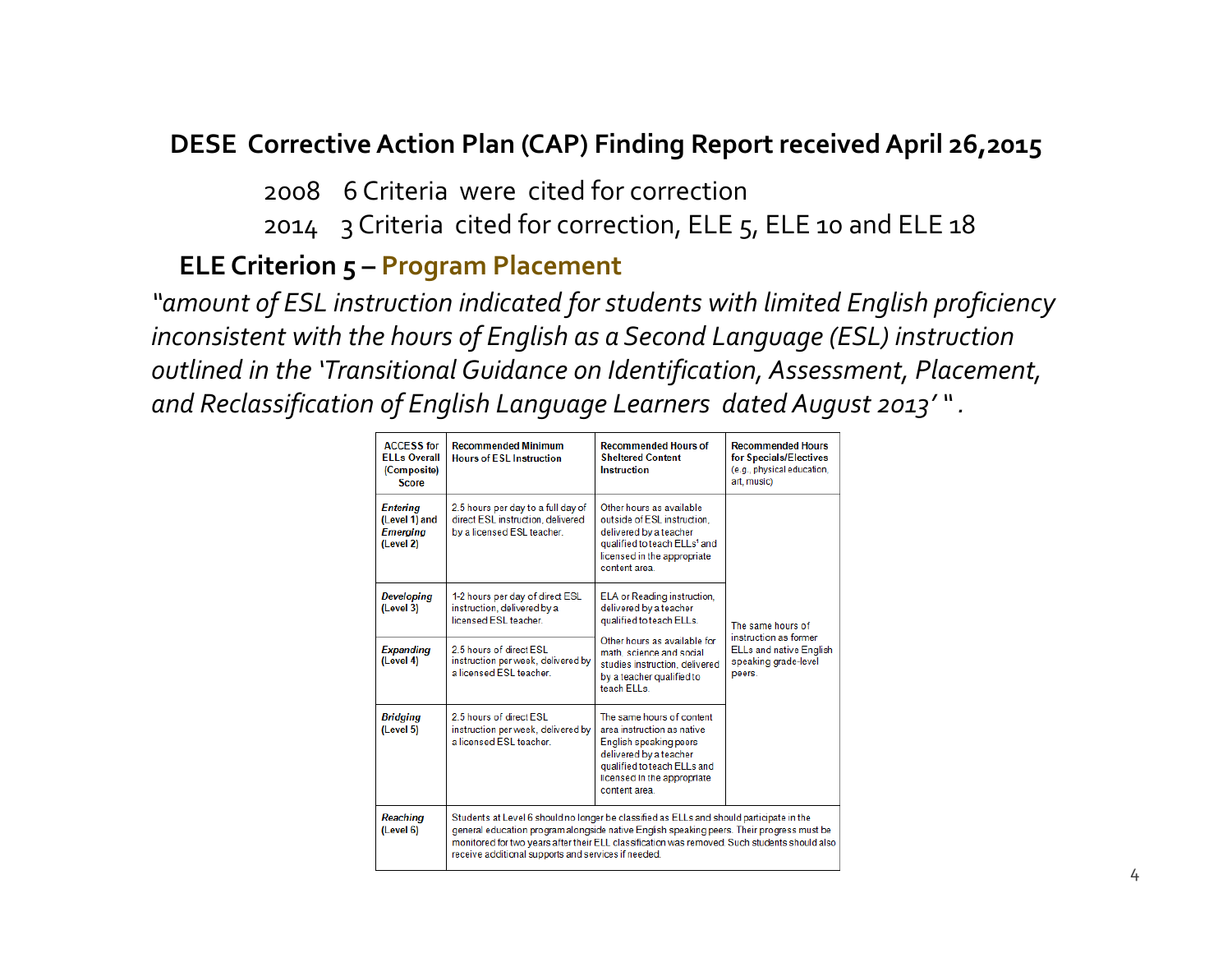## **ELE Criterion 5 ‐ Structure**

*"district does not have an ESL curriculum used for direct ESL instruction or a plan to develop one that is aligned to the Massachusetts Curriculum Frameworks and theWIDA ELD Stand d ar s."*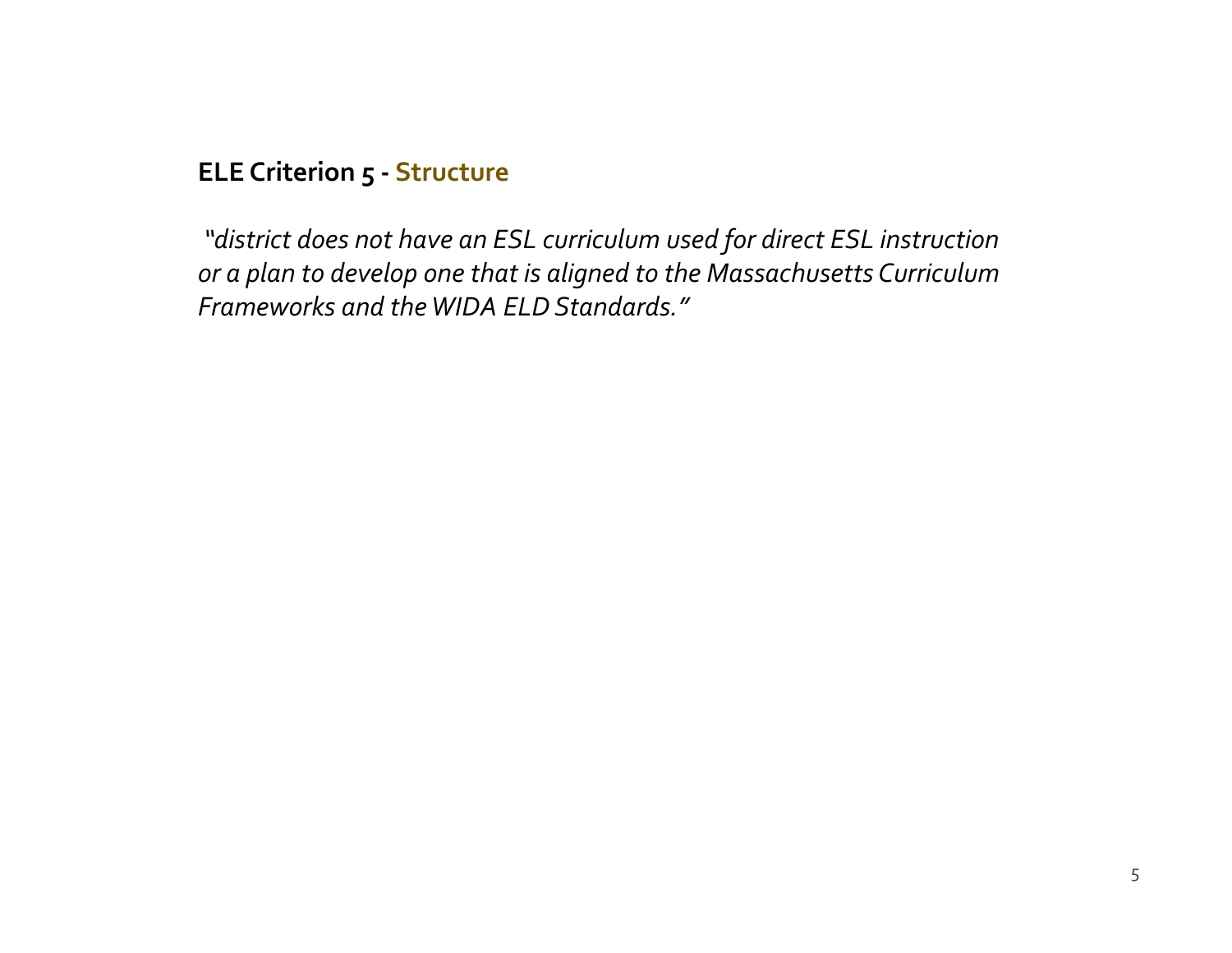## **District Description of CorrectiveAction**

### **Program Placement**

*ESL teacher beginning with the 2015‐2016 School year*

•*Building principals will review ELL student schedules with ESL teachers w/i the first three weeks of school (or entrance) for compliance*

#### **Structure**

 $\bullet$ Budgeting for an additional full time  $\qquad \bullet$ Continued use of professional devel •*Continueduse ofprofessionaldevelopment time this year and next for curriculum writing* •*Purchase of ESL Cengage materials along with sample curriculum units gp*

#### **Status: Approved**

#### **DESE Required Elements by September 30, 2015:**

•Spreadsheet labeled **ELL List** to be completed by the first progress repor<sup>t</sup> due date including proficiency levels, ESL teacher schedules and amount of service by student

 $\bullet$ Written documentation of: process and development of ESL curriculum; WIDA training for all staff; meeting dates; minutes; sign‐in sheets; and timelines.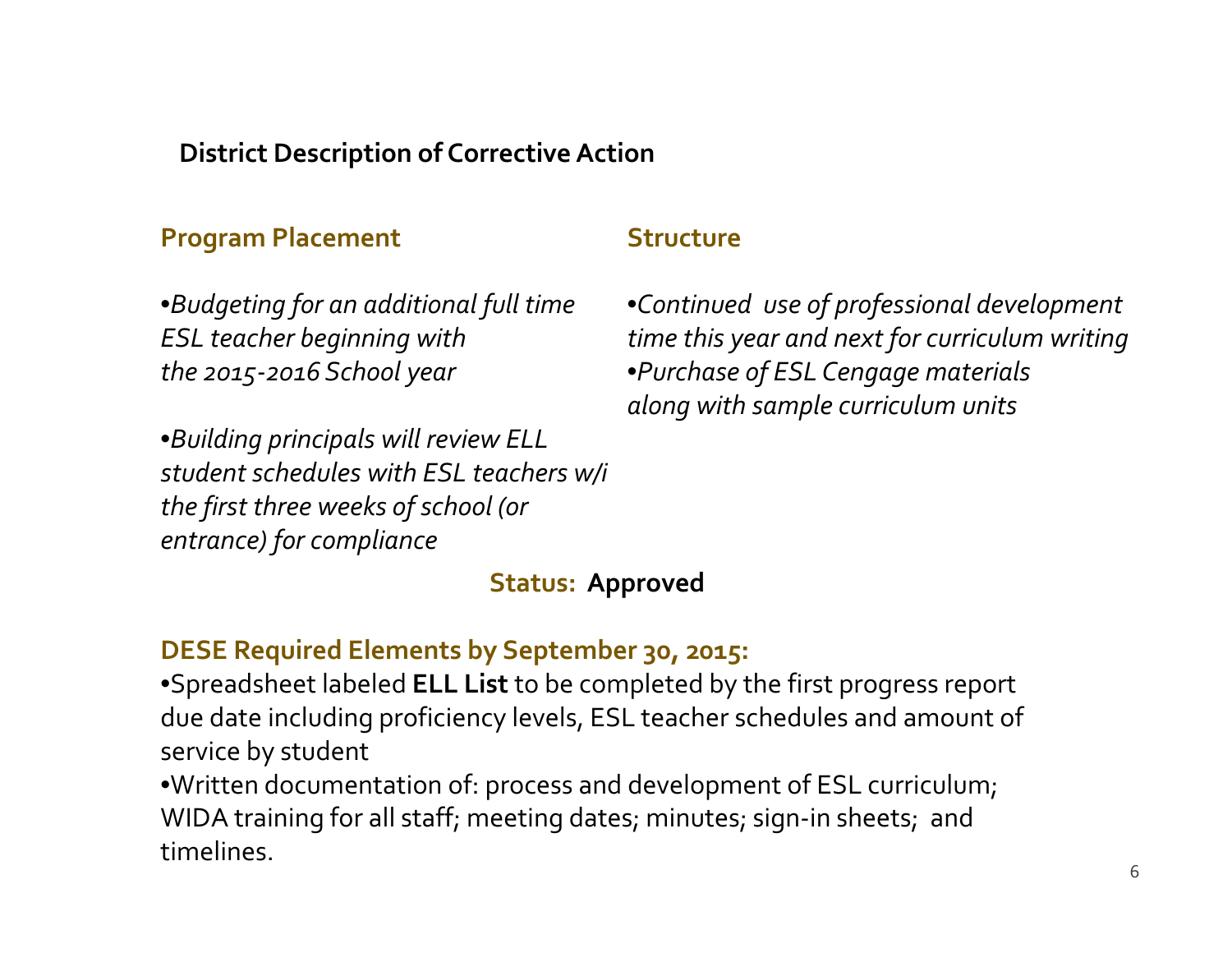# **DESE CPR Fi di <sup>n</sup> ngs ELE Criterion <sup>10</sup> – Parent Notification ELE Criterion 18 – Records of ELL Students**

*Parent notification letters:* •*not consistently maintained in student records* •*not always dated* •*lacked information about specific exit requirements*

*Progress reports and repor<sup>t</sup> cards:* •*not consistently included in student records* •*not necessarily provided with same frequency as general education*•*lack evidence of being provide in home language as indicated on home language survey*

*Home Language Surveys:* •*Inconsistent use of forms among the school buildings*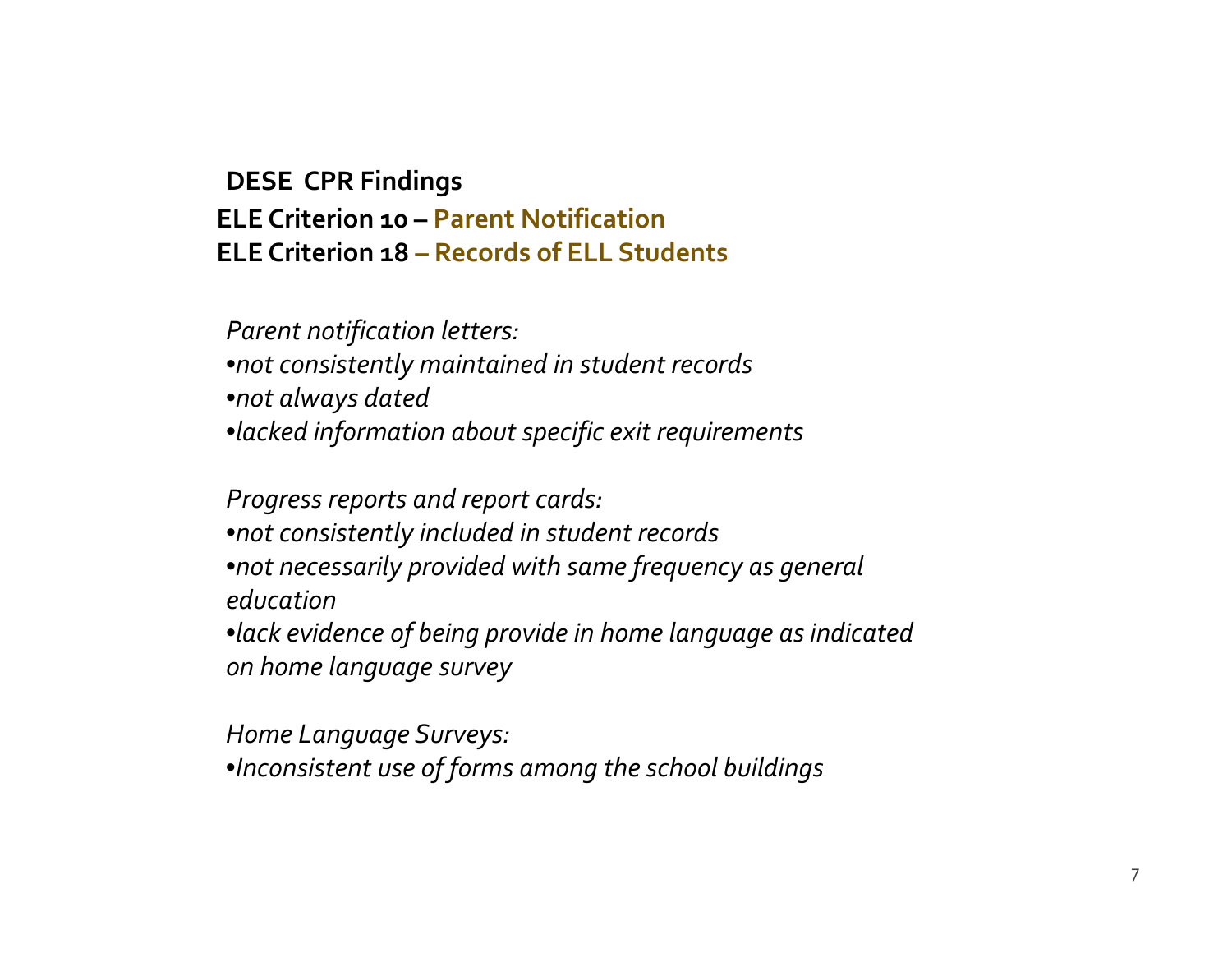## **District Description of CorrectiveAction**

## **ELE Criterion <sup>10</sup> – Parent Notification**

•*DESE forms will be used and provided to parents in language requested on the Home Language Survey, including <sup>a</sup> section on Exit Criteria*

•*Additional ESL fields have been added to PowerSchool, the student database, allowing more access to home language information for guidance counselors, principals and ELL teachers*

# **ELE Criterion <sup>10</sup> & 18 – Progress Reports Report Cards and Records of Reports, ELL Students**

•*The district will continue to translate repor<sup>t</sup> cards and progress reports, issuing them in the same manner and frequency as general education reporting*

•*Report cards and progress reports will be translated to top 3 languages (Spanish, Arabic, and French)*

•*Copies of progress reports and repor<sup>t</sup> cards will be placed in students' ELL files in addition to cumulative files*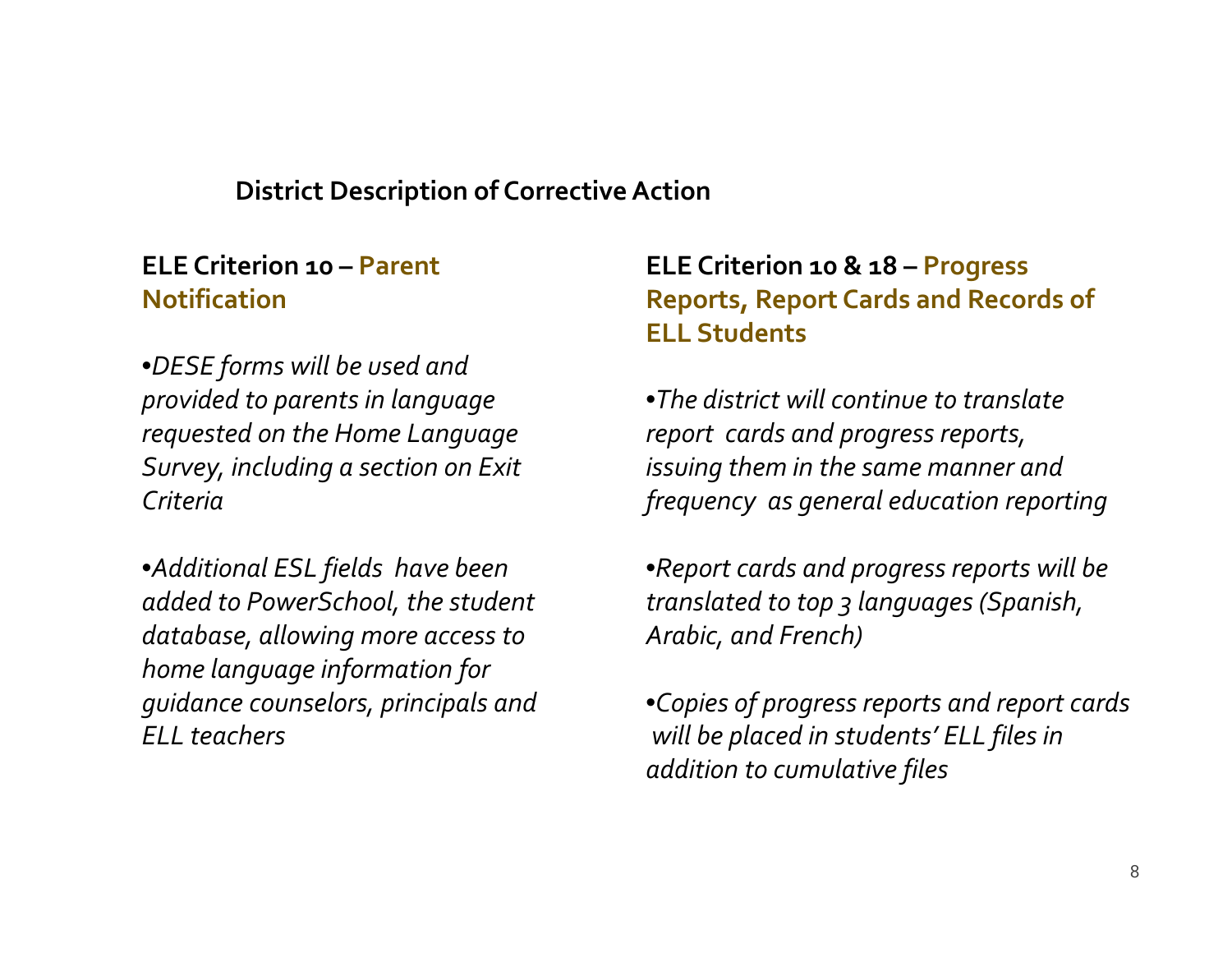# **ELE Criteria <sup>10</sup> and 18 Status: Approved**

## **DESE Required Elements by September 30, 2015:**

Submittal of agendas and attendance sheets of staff training about requirements for documents required in ELL student records including paren<sup>t</sup> notification letters, repor<sup>t</sup> cards, progress reports, and the requirements for documents to be in home language of the paren<sup>t</sup> as required

## **DESE Required Elements by November 26, 2015:**

Submittal of results of an internal review of ELL student records that include copies in the home language of:

- •Parent notification letters
- •Report cards

•Progress reports

Additionally, the number of records reviewed in each building, noting full compliance and/or root causes for non‐compliance and corrective action taken to address the non‐compliance